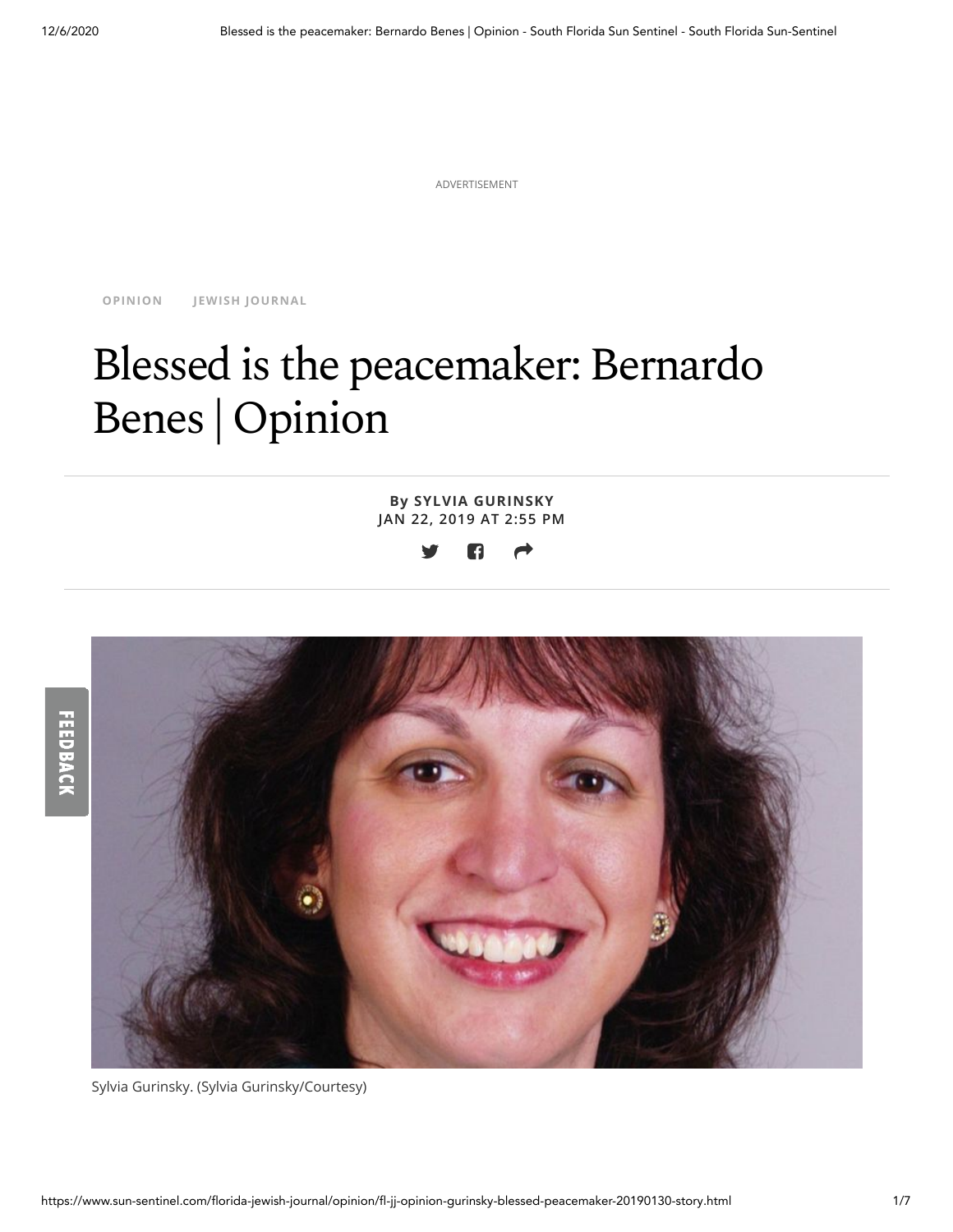FEEDBACK

#### Bernardo Benes once ha[nded me a business c](https://www.sun-sentinel.com/?#nt=mastheadnavbar)ard that featured a picture of him **SECTIONS** SUBSCRIBE 4 weeks for only 99¢ **LOG IN**

#### **[RUDY GIULIANI TESTS POSITIVE FOR CORONAVIRUS, TRUMP SAYS ON TWITTER](https://www.sun-sentinel.com/coronavirus/ct-nw-rudy-giuliani-coronavirus-20201206-eehkihbdw5hhjihayvt7vbceve-story.html#nt=screamer)**

It was surprising – not your everyday meeting, after all – and yet it was not surprising.

ADVERTISEMENT

Advertisement



It was in his character to reach out – across religion, across countries, and, most risky, across political ideologies.

Bernardo Benes died Jan. 14, but left a long legacy worth following.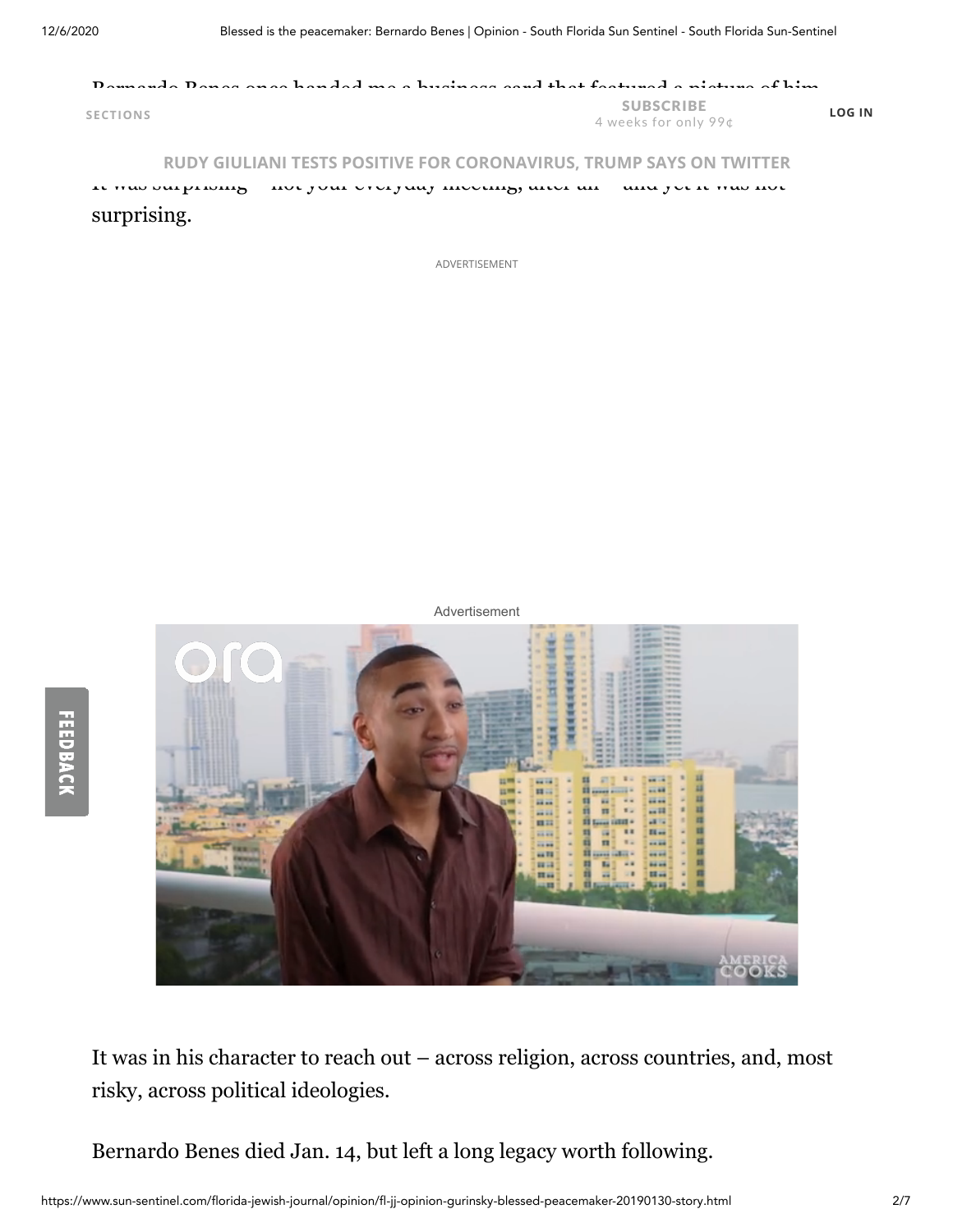In 1961, he was re-establishing himself in South Florida with his young family after leaving Cuba the year before. With three other Cuban Jews – Enrique Kalusin, Felix Reyler and Oscar White – he founded what long-timers still call El Circulo and the community knows as Temple Beth Shmuel – Cuban Hebrew Congregation.

[\[More from the Jewish Journal\] Pandemic can't change Hanukkah's history,](https://www.sun-sentinel.com/florida-jewish-journal/opinion/fl-jj-opinion-goch-hanukkah-message-20201203-gf4ndqxdivewdgef6dzsey736q-story.html#nt=interstitial-auto) traditions | Opinion »

During the 1960s, his work at Washington Federal Savings and Loan in Miami Beach enabled the growing El Circulo to use the auditorium in the bank building at 1244 Washington Ave. for *Shabbat* and High Holy Days services. Benes was later the congregation president.



He also rose in local banking as a co-founder of Continental National Bank during the 1970s. He helped numerous immigrants from Cuba and was one of the bridge builders between the exile community and others.

But he had bigger goals – and dollars and cents had little to do with those goals.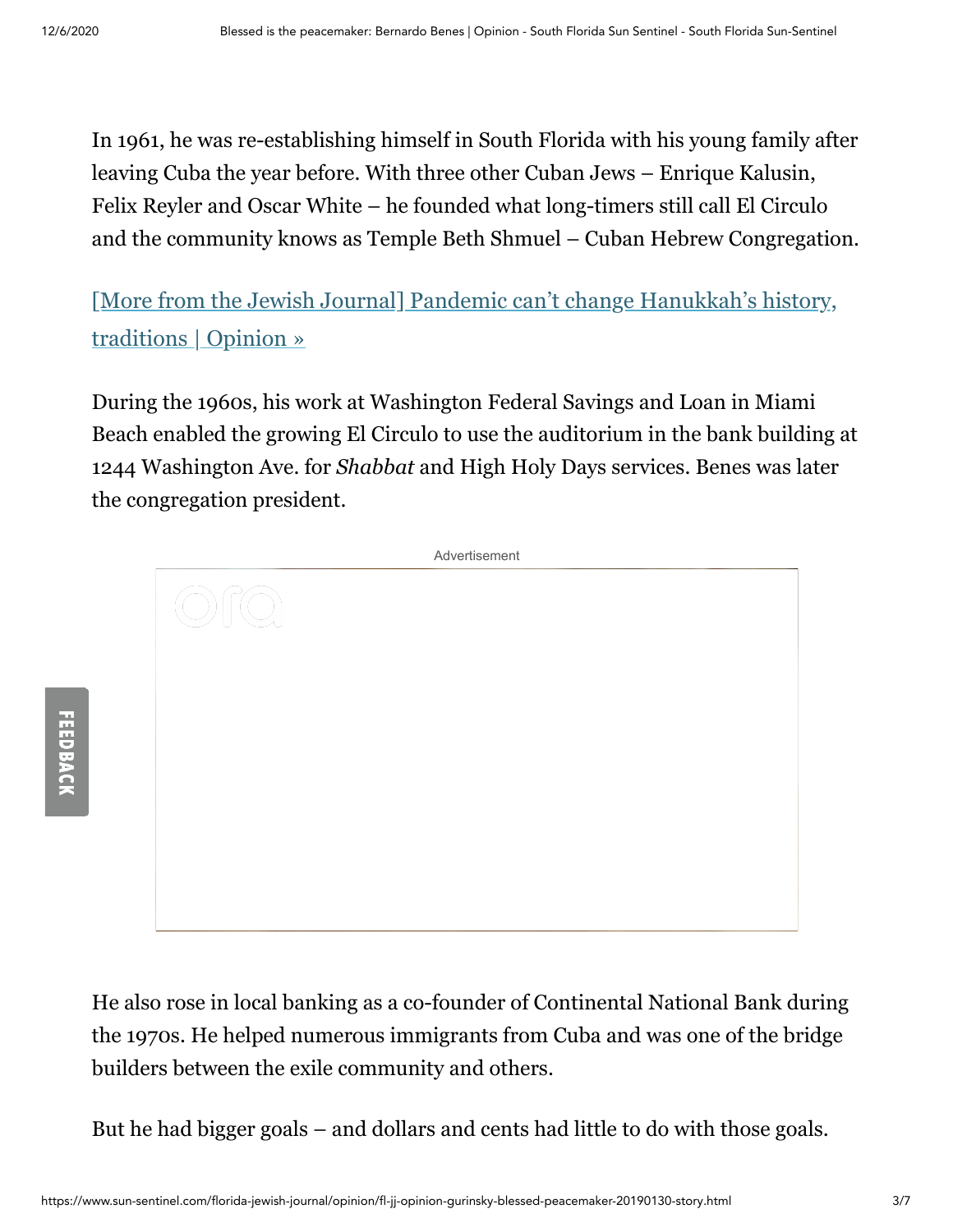His banking and community work had enabled him to rub shoulders with highlevel officials in Washington. By the 1970s and 1980s, that included Presidents Jimmy Carter and Ronald Reagan.

[\[More from the Jewish Journal\] Don't let your daydreams lead you astray](https://www.sun-sentinel.com/florida-jewish-journal/opinion/fl-jj-finance-rosner-dont-let-your-daydreams-lead-you-astray-20201201-tbqfnpxkgvef7ksmdjozu35r7i-story.html#nt=interstitial-auto) financially »

Such connections brought him to the attention of Cuban intelligence agents, who saw him as a possible go-between. With Carlos Dascal, who had co-founded Continental Bank with him, Benes returned to Cuba.

They met a man whom Benes had last met in 1959 – Fidel Castro. At that time, Benes had received a Havana Bar Association award from Castro.

Two decades later, the potential prize for the meeting was much bigger. There would be other meetings.

# **FEEDBACK**

The first result, in 1978, was the freeing of 3,600 political prisoners by the Castro government. Other results included the increased ability of exiles to visit family in Cuba.

[\[More from the Jewish Journal\] Storyteller: A tale of divine justice »](https://www.sun-sentinel.com/florida-jewish-journal/opinion/fl-jj-storyteller-neile-divine-justice-20201201-46wdxo7si5e2fmwshydxmveiom-story.html#nt=interstitial-auto)

In 1980, Benes and others from the Cuban Hebrew Congregation went to El Patronato, the main synagogue in Havana, and returned to South Florida with a Torah scroll and various artifacts.

But in the eyes of many in Miami's Cuban community, Bernardo Benes had committed the grave sin of talking to Fidel Castro to achieve those ends. He was vilified on Spanish-language radio and shunned by many in the exile community. There were death threats. There were protests at Continental Bank – then a bomb blast in 1983.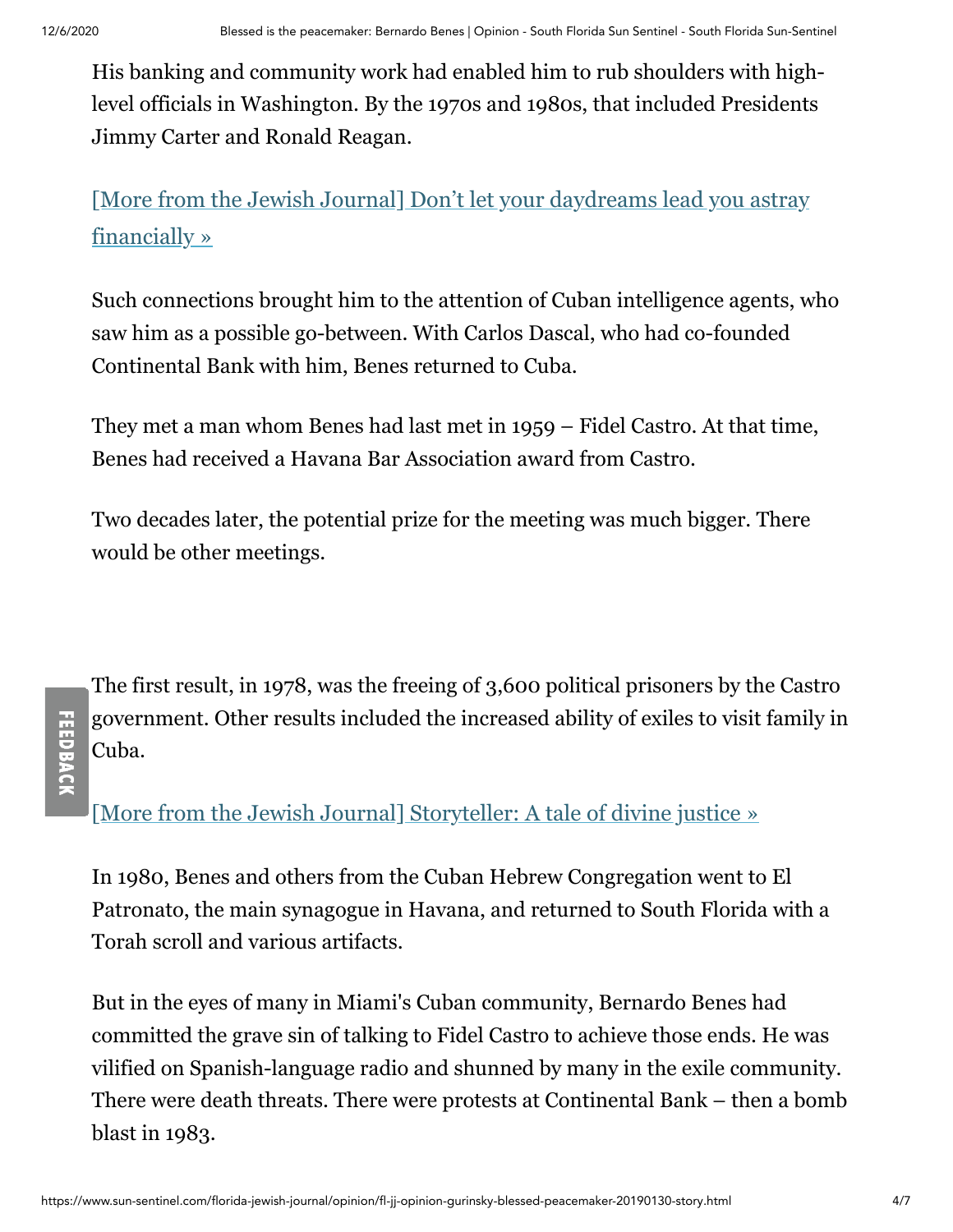**FEEDBACI** 

To coin a phrase used in a different context: Nevertheless, Benes persisted in trying to move forward even when both Cuba and U.S. hard-liners were still moving in the opposite direction.

ADVERTISEMENT

In 2001, Robert M. Levine, then director of the University of Miami's Center for Latin American Studies, wrote "Secret Missions to Cuba," about Benes' saga. Even the preparation of the book brought problems, with thefts of Benes' car and Levine's briefcase.

### [\[More from the Jewish Journal\] My prayers for Hanukkah in 2020 | Opinion »](https://www.sun-sentinel.com/florida-jewish-journal/opinion/fl-jj-opinion-freed-my-prayers-hanukkah-2020-20201201-7i7urg54wjdapcbeo2vq35lxlq-story.html#nt=interstitial-auto)

A personal note: Besides being a family friend, Bernardo Benes was kin; his wife, Raquel (maiden name Gurinsky), is my father's distant cousin. My parents and I usually saw them at shul. During the years I worked at this paper full-time, Bernardo would usually ask me about covering one thing or another. The last time I saw him was around 2012.

By the time President Barack Obama opened up official relations between the United States and Cuba in 2015, Bernardo's health was failing. I suspect he had strong hopes about the events of that time.

Today, it's not fashionable to reach out. Witness the government shutdown and the increasing number of Americans held hostage to a political squabble over a wall.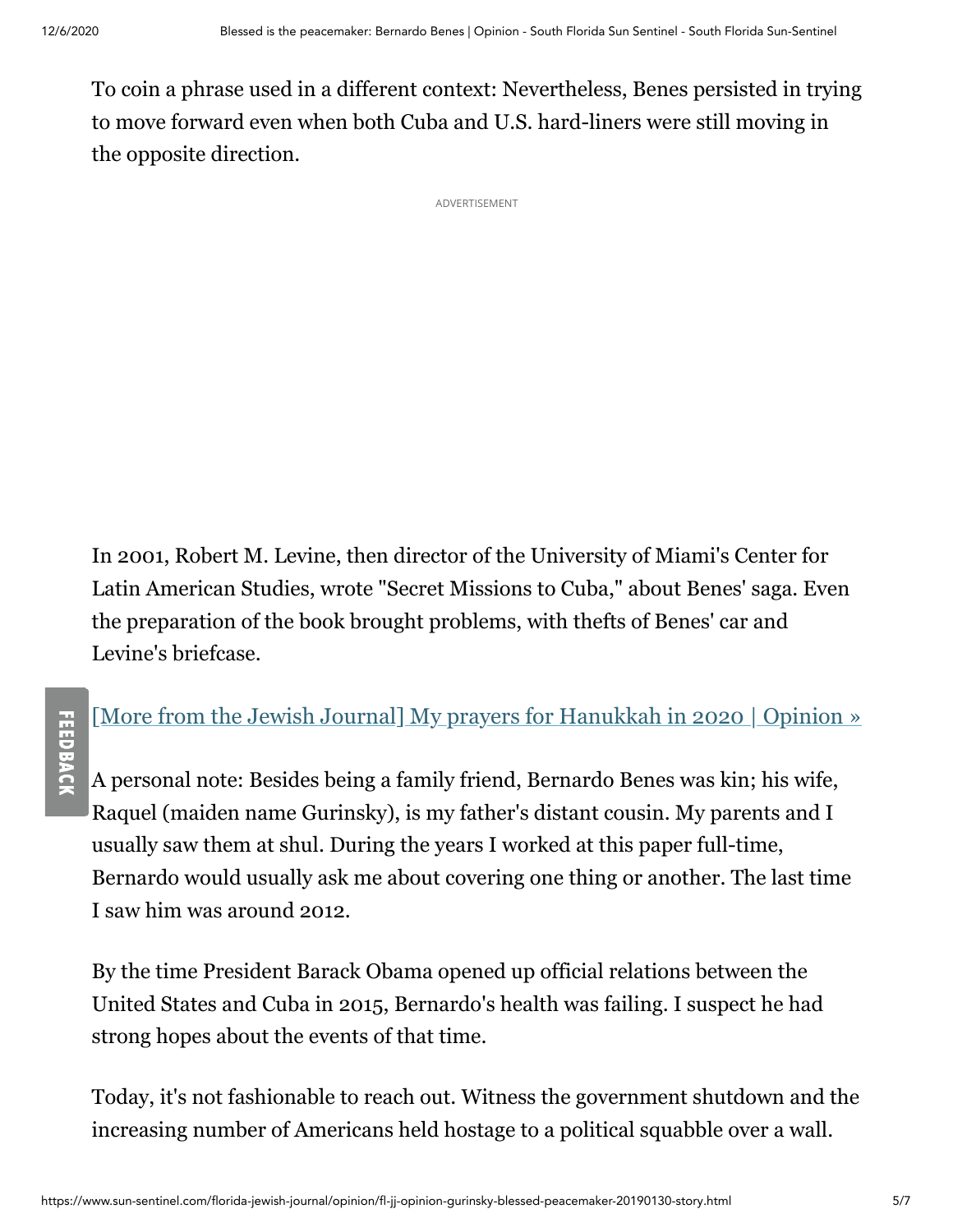Witness the Trump Administration rolling back the progress of the Obama Administration on Cuba.

#### **LATEST OPINION**

**[Pandemic can't change](https://www.sun-sentinel.com/florida-jewish-journal/opinion/fl-jj-opinion-goch-hanukkah-message-20201203-gf4ndqxdivewdgef6dzsey736q-story.html#nt=latestnews&rt=chartbeat-flt) Hanukkah's history, traditions | Opinion**

**Don't let your daydreams [lead you astray financially](https://www.sun-sentinel.com/florida-jewish-journal/opinion/fl-jj-finance-rosner-dont-let-your-daydreams-lead-you-astray-20201201-tbqfnpxkgvef7ksmdjozu35r7i-story.html#nt=latestnews&rt=chartbeat-flt)**

**[Storyteller: A tale of divine](https://www.sun-sentinel.com/florida-jewish-journal/opinion/fl-jj-storyteller-neile-divine-justice-20201201-46wdxo7si5e2fmwshydxmveiom-story.html#nt=latestnews&rt=chartbeat-flt) justice**

That makes the example Bernardo Benes set, and the courage he showed, all the greater.

[More from the Jewish Journal] Hanukkah and Christmas: [Incompatible holidays | Opinion »](https://www.sun-sentinel.com/florida-jewish-journal/opinion/fl-jj-opinion-roth-hanukkah-christmas-incompatible-holidays-20201130-r5dn6c7j5jgtpgb4b52ryrywwy-story.html#nt=interstitial-auto)

The phrase "Blessed are the peacemakers" comes from the New Testament. But it applies to a man who stuck to the Jewish standard of

*tikkun olam.*

Bernardo Benes acted to repair at least a small corner of the world.

*Gurinsky is a writer who resides in Davie.*

opics: [Caribbean](https://www.sun-sentinel.com/topic/caribbean-topic.html#nt=taxonomy-article-inbody)

**FEEDBACK** 

## Challenge Your Brain With This Must-Play Strategy Game. No Install.

**FORGE OF EMPIRES** | [SPONSORED](https://popup.taboola.com/en/?template=colorbox&utm_source=tribunedigital-sunsentinel&utm_medium=referral&utm_content=thumbs-feed-05:below-article-thumbs_ARC%20|%20Card%201:)

#### These Cars Are So Loaded It's Hard to Believe They' re So Cheap

**LUXURY SUVS | SEARCH ADS** | [SPONSORED](https://popup.taboola.com/en/?template=colorbox&utm_source=tribunedigital-sunsentinel&utm_medium=referral&utm_content=thumbs-feed-06:below-article-thumbs_ARC%20|%20Card%202:)

# The Future Of Continuous Glucose Monitoring Is Here